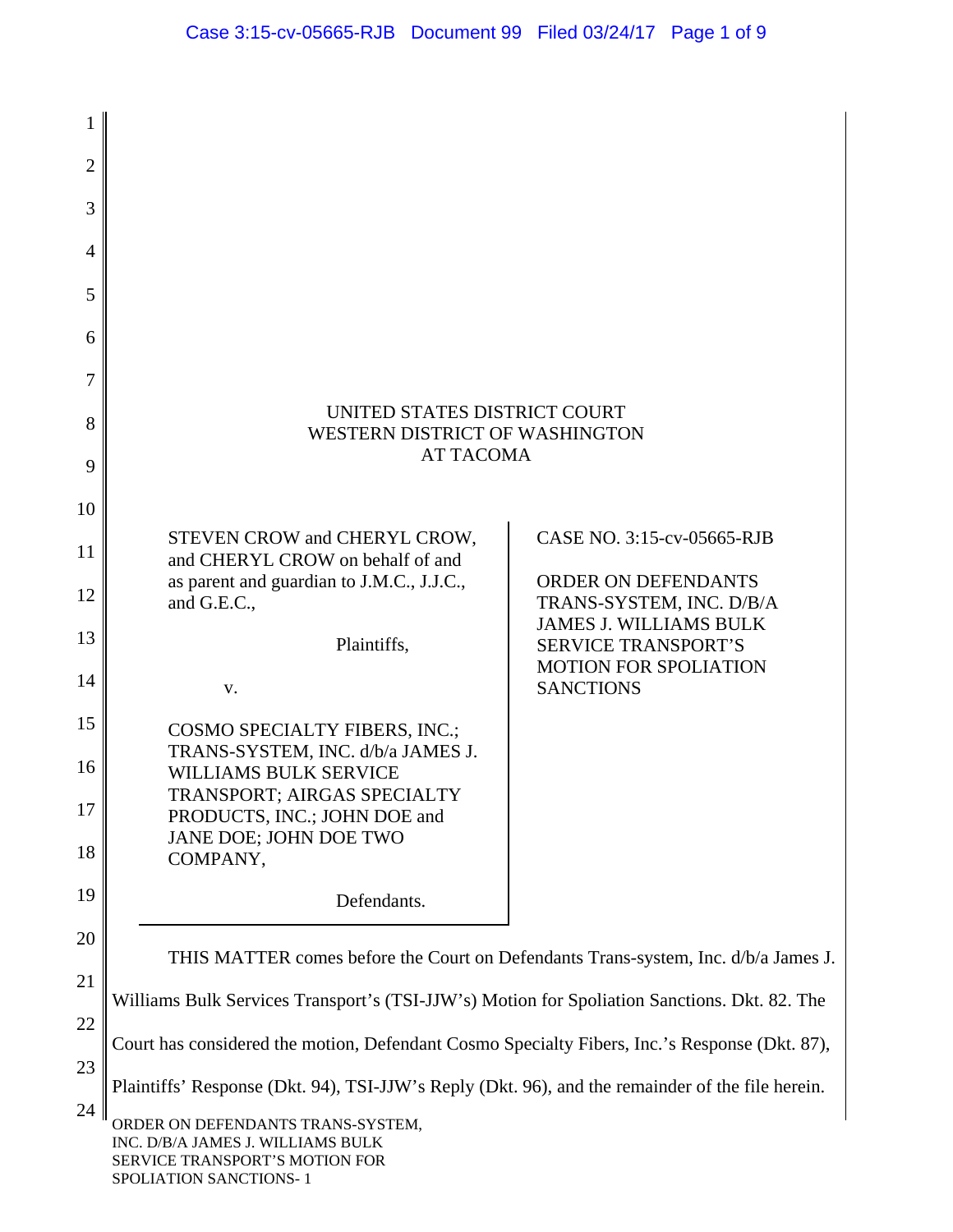1  $\mathcal{D}_{\mathcal{L}}$ 3 TSI-JJW's motion presents the issue of whether Cosmo should be sanctioned for its failure to retain or produce an email. For the reasons discussed herein, sanctions are not warranted, and TSI-JJW's motion should be denied.

# BACKGROUND

## **A. Underlying case.**

4

5

6 7 8 9 10 11 12 13 This case arises out of alleged injuries to Plaintiff Steven Crow from an exposure incident, where he was allegedly exposed to hazardous fumes or gas released on the afternoon of September 27, 2012. The precise timing of the incident is disputed by the parties. On that date, Mr. Crow and three fellow Weyerhauser coworkers worked at the Weyerhauser Truck Shop, which is adjacent to a pulp mill operated by Cosmo. According to Cosmo's records, a tanker truck operated by TSI-JJW entered the pulp mill at 12:10pm and departed at 1:46pm. The delivery log sheet of the tanker truck driver, Devin Godwin, indicates that he delivered aqua ammonia to Cosmo between 12:20pm and 1:20pm.

14 15 16 17 18 After offloading the aqua ammonia, Mr. Godwin has testified, he vented remaining vapor pressure into the atmosphere. While venting, Mr. Godwin drove from the delivery site, which is 1,100 feet from the exposure site, to a secluded location on Cosmo property, wherein he drove within 300 feet of the exposure site, a distance that arguably increased the risk of exposure from venting.

19 20 21 22 At 3:17pm, Weyerhauser employee, Karen Temen, sent an email to Cosmo employees Donna Parsons and Jeffrey Hanoff. (Cosmo's disclosure of this email is at the center of TSI-JJW's motion.) The September 27, 2012, 3:17pm email from Ms. Temen stated the following: Subject: let's meet again

23 24 It's been awhile [*sic*] and I'm receiving some complaints today from our employees. Not sure if the wind shifted or it's hot out or??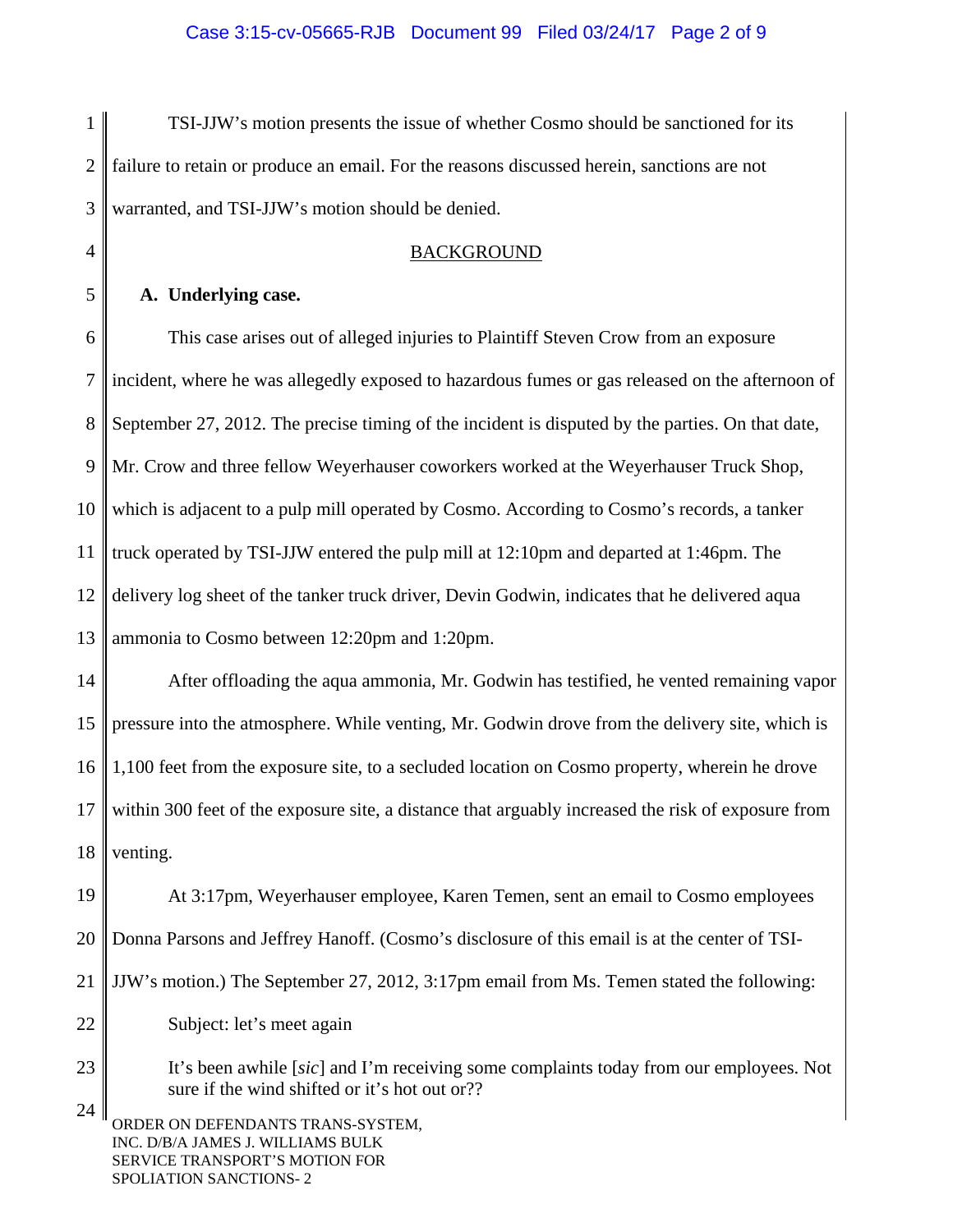Can you all meet on October 8<sup>th</sup> [*sic*] time is flexible at this point depending on your schedules.

3 Dkt. 83-1 at 23.

1

 $\mathcal{D}_{\mathcal{L}}$ 

8

4 5 6 7 An internal Weyerhauser Investigation Report narrates that "[o]n Thursday 9/27/12 at ~1500hrs 4 WY [Weyerhauser] employees were exposed to unknown gas release from adjacent Cosmo pulp mill," and that "WY [Weyerhauser] liaison contacted the safety coordinator for the pulp mill at ~1515hrs." Dkt. 83-1 at 7.

# **B. Pre-filing communications and exchange of discovery.**

9 10 11 12 13 14 15 16 Prior to the filing of this case, in a letter from Plaintiffs' counsel to Cosmo, dated March 19, 2013, Plaintiffs' counsel "enclosed" the Weyerhaeuser Investigation Report "for your review and file." Cosmo's counsel, in a letter to AirGas, dated August 29, 2013, references the same report and notes that "affected employees began to register complaints at approximately 3 p.m... and shortly thereafter Weyerhaeuser notified [Cosmo] plant safety officer." Dkt. 83-1 at 12. The letter also refers to Cosmo's internal investigation, which "has been able to confirm that at approximately 2 p.m. that afternoon . . . [there was] a delivery of ammonia" by TSI-JJW that was the source of the Mr. Crow's exposure. *Id*.

17 18 Following the filing of this case, on August 1, 2016, TSI-JJW served on Cosmo the following discovery request:

19 20 21 REQUEST FOR PRODUCTION NO. 7: Please produce any and all emails . . . in any way associated with Weyerhaeuser Company's meetings with and/or site visits to the Cosmo . . . facility following the September 27, 2012 incident.

22 23 Dkt. 83-1 at 16, 17. On September 2, 2016, Cosmo responded with general objections, but also produced over 50 pages of responsive discovery. *Id*. The initial disclosure did not include the

24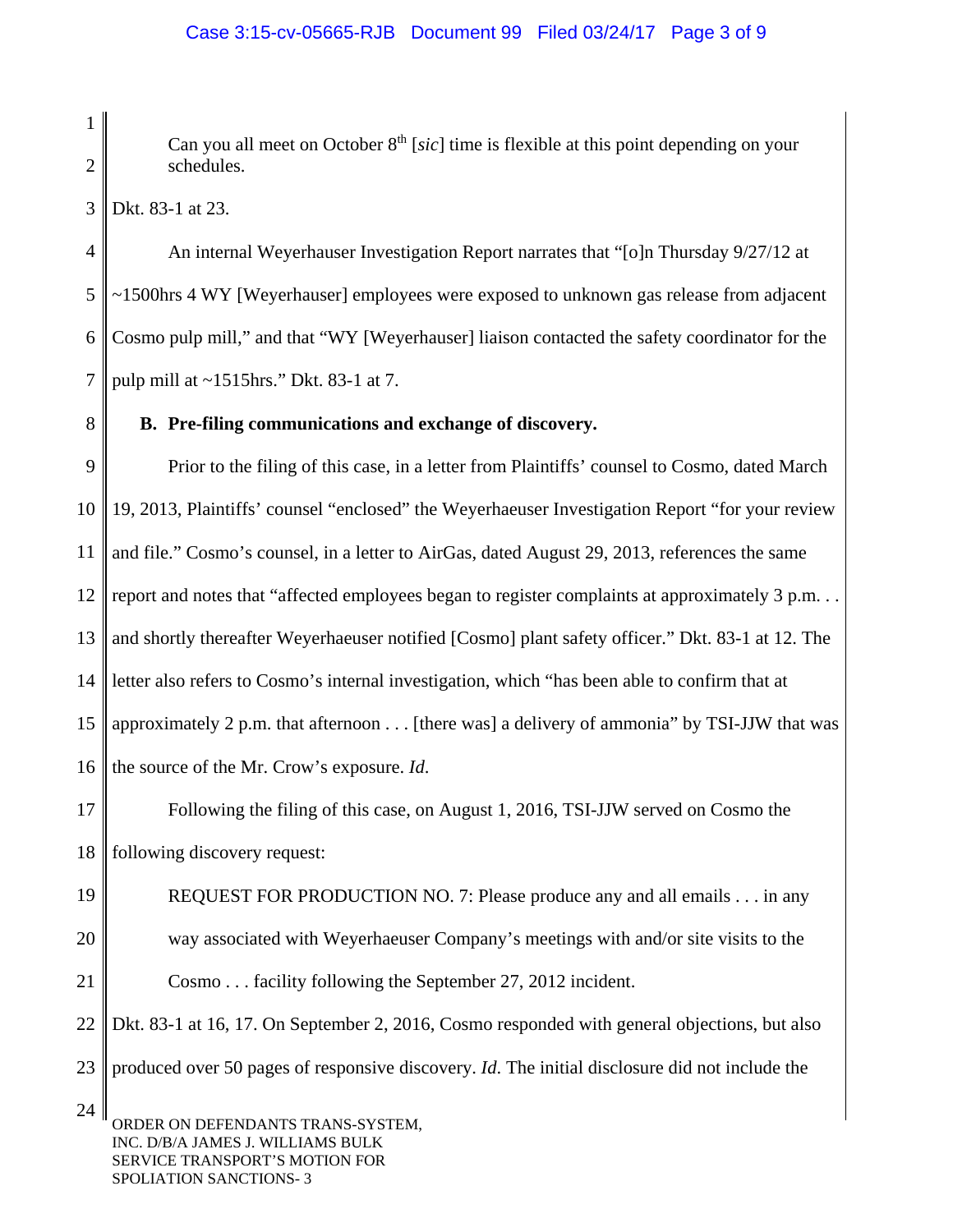#### Case 3:15-cv-05665-RJB Document 99 Filed 03/24/17 Page 4 of 9

1  $\mathcal{D}_{\mathcal{L}}$ 3 4 5 September 27, 2012, 3:17pm email at issue, but it did include an email chain dated September 28, 2012, wherein Ms. Temen (Weyerhaeuser) forwarded to Ms. Parsons and Mr. Hanoff (Cosmo) an internal Weyerhaeuser email, also dated September 28, 2012, that references the exposure incident. Dkts. 83 ¶4; 83-1 at 2. Cosmo later supplemented its initial disclosure on November 14, 2016, with 45 additional pages of discovery. *Id*. at 21.

6 7 8 9 10 11 12 13 14 To respond to TSI-JJW's August 1, 2016, discovery request, Cosmo's counsel instructed the Cosmo IT Manager to undertake a key word search of Cosmo's email archives for specific Cosmo employees, including Ms. Parsons and Mr. Hanoff, during a specified date range. Dkt. 89 at ¶¶2, 3. Cosmo produced all responsive discovery based on those search terms, which did not include the September 27, 2012, 3:17pm email. *Id*. None of the key words, such as "ammonia" or "scrubber" can be found in the September 27, 2012, 3:17pm email, with the exception of a date, "9-27-12." Nonetheless, Cosmo acknowledges, the results of the key word search should have included the email at issue, Cosmo's IT Manager states, were it not for "hard drive and/or database corruption." *Id*.

15 16 17 18 19 As recently as the week before Cosmo filed its response to this motion, Cosmo's IT Manager conducted a search for "Temen" and "Weyerhaeuser" but did not locate the email in question. On March 9, 2017, Cosmo's IT Manager again searched for the email but expanded his search to include Ms. Parson's archived "user profile," at which point he found the email. *Id*. at ¶¶4-6. He "did not realize this type of email information was present there." *Id*.

20 21 22 Beyond TSI-JJW's request for production to Cosmo, TSI-JJW conducted other discovery, including the deposition of Ms. Temen. On October 13, 2016, TSI-JJW's counsel asked Ms. Temen about specific content in the Weyerhaeuser Investigation Report:

Q: "Weyerhaeuser liaison contacted the safety coordinator for the pulp mill at approximately 15:15 hours." That's you contacting Donna [Parsons]?

24 ORDER ON DEFENDANTS TRANS-SYSTEM, INC. D/B/A JAMES J. WILLIAMS BULK SERVICE TRANSPORT'S MOTION FOR SPOLIATION SANCTIONS- 4

23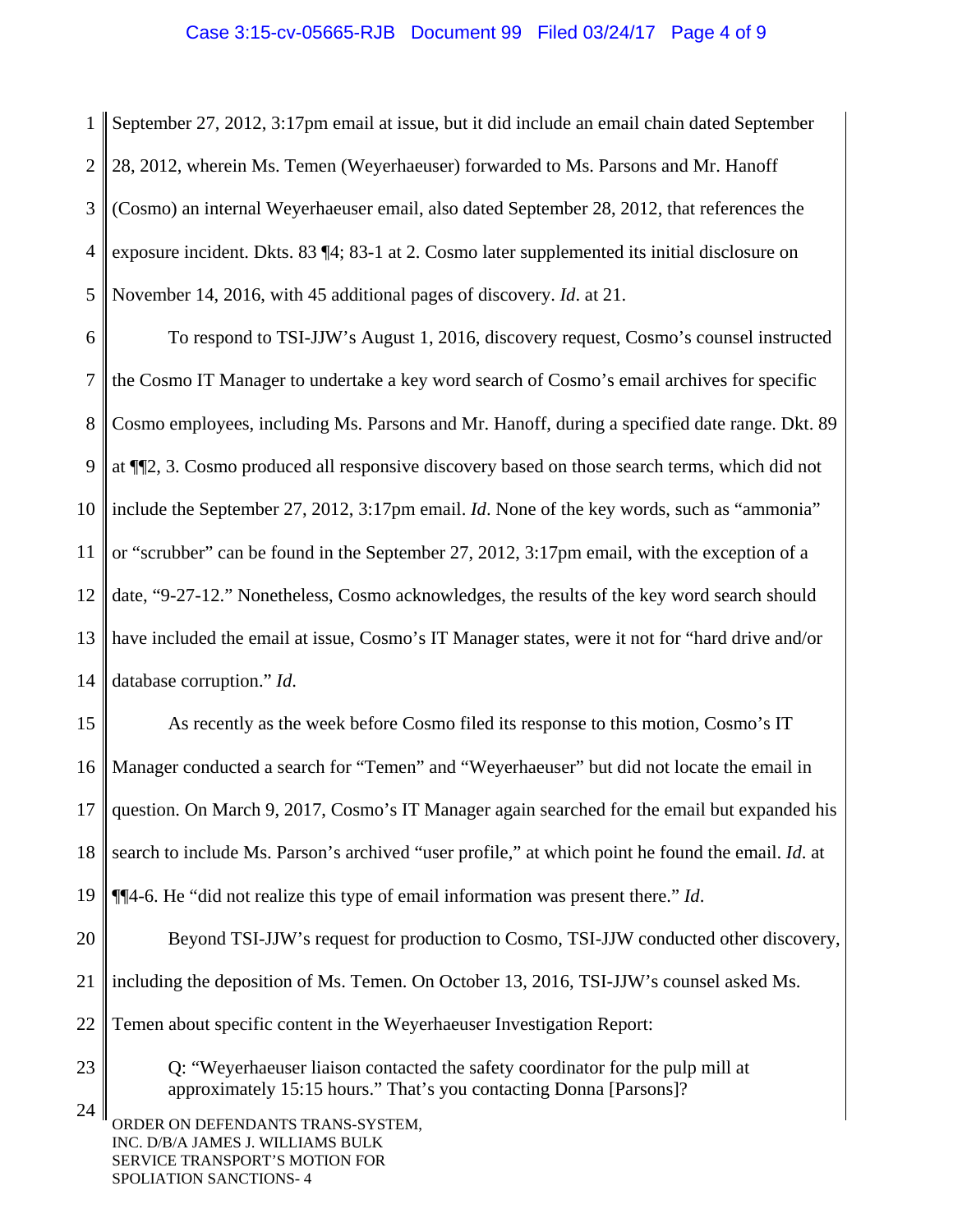A: I guess so, yes.

1

 $\mathcal{D}_{\mathcal{L}}$ 

3

9

Q: Okay. And your approximate time for contacting Donna [Parsons] is 3:15? A: Yes.

4 Dkt. 88 at 34. *See also*, Dkt. 88 at 28 (Dep. of Kandi Johnson).

5 6 7 8 TSI-JJW served a third party subpoena on Weyerhaeuser, which produced the September 27, 2012, 3:17pm email on February 17, 2017. The email was not produced by Weyerhaeuser in discovery produced in May 2016 in response to a third party subpoena served by Cosmo. Dkt. 88 at ¶¶7, 10.

## DISCUSSION

10 11 12 13 14 15 16 17 18 19 20 21 22 23 24 **A. Spoliation?**  TSI-JJW brings this motion in pursuit of "spoliation sanctions." Dkt. 82 at 1. It is not clear what legal authority TSI-JJW relies upon for its argument that spoliation occurred, because the case cited to in its analysis, *Scott v. Moniz*, 2015 WL 3823705 at \*3 (W.D.Wash. 2015), J. Bryan, falls squarely under a line of cases that assume an email is <u>lost</u> or otherwise unrecoverable. *See, e.g., Moore v. Lowe's Home Centers, LLC*, 2:14-cv-01459-RJB, 2016 WL 3458353. Fed. R. Civ. P. 37(e), which governs the failure to preserve electronically stored information (ESI), applies to situations where ESI "should have been preserved in the anticipation or conduct of litigation [but] is lost . . . and it cannot be restored or replaced[.]" Other cases have defined spoliation consistent with Fed. R. Civ. P. 37(e). *See, e.g., Apple Inc. v. Samsung Electronic Co., Ltd.,* 888 F.Supp.2d 976, 989 (N.D Cal.2012) ("*Apple II* ") ("destroys or alters material evidence or fails to preserve" potential evidence). *See also* 2015 Cmt to Fed. R. Civ. P. 37(e) (the rule "applies only when such information is lost"). This Court is aware of no authority defining "spoliation" broadly, as TSI-JJW uses the term, to refer to unintentional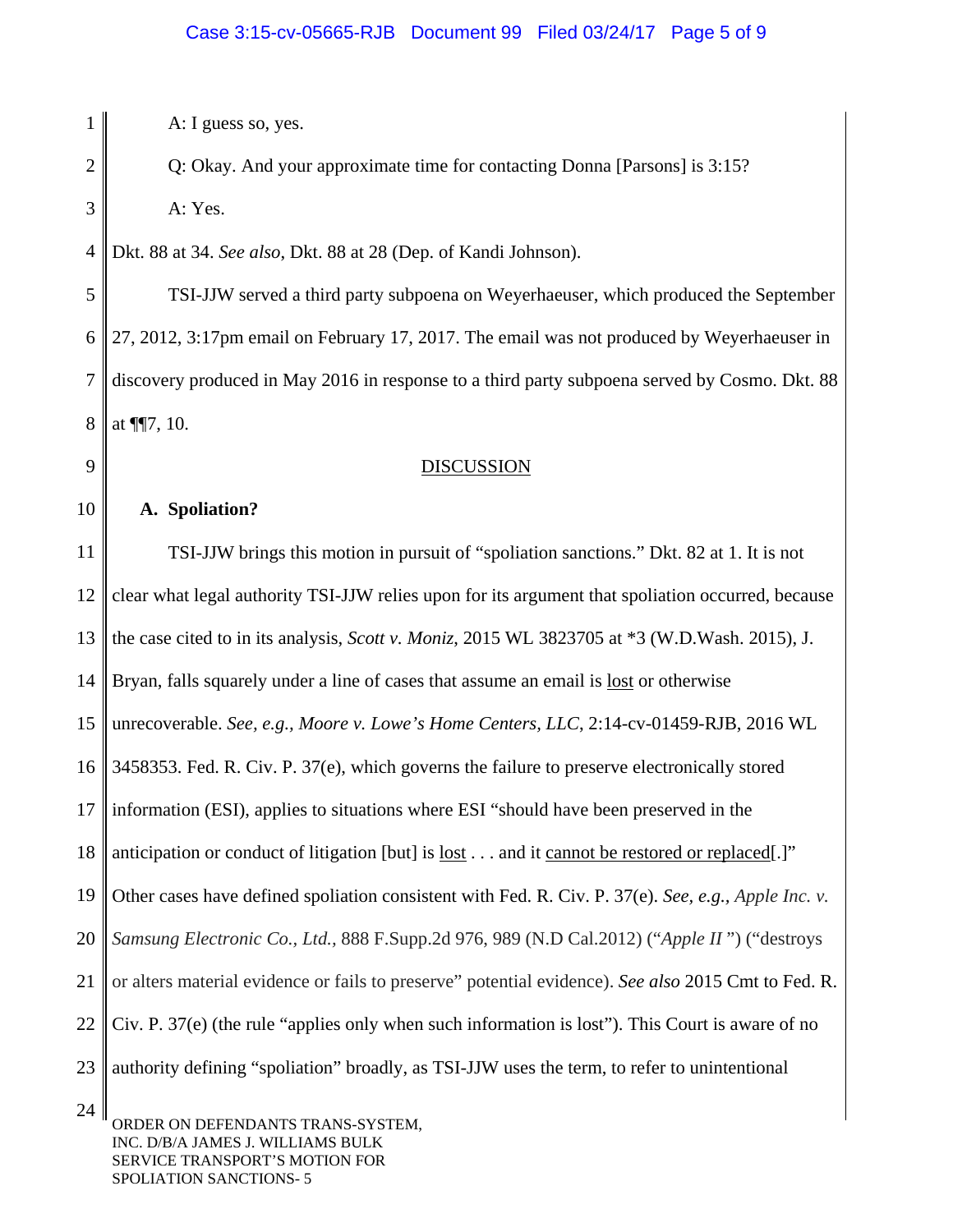#### Case 3:15-cv-05665-RJB Document 99 Filed 03/24/17 Page 6 of 9

1  $\mathcal{D}_{\mathcal{L}}$ 3 4 withholding of ESI later recovered. Because the ESI at issue, the September 27, 2012, 3:17pm email, was later recovered, Spoliation did not occur. Awarding sanctions for spoliation is without justification. Were the Court to narrowly construe TSI-JJW's motion, it should be denied under Fed. R. Civ. P. 37(e) on these grounds alone.

5 6 7 8 9 10 11 12 13 14 Perhaps conceding the problem of initially framing its motion as a request for "spoliation sanctions," TSI-JJW argues in its Reply that Cosmo possessed but did not produce the email, and that "the same rationales [for] sanctions that apply to parties who destroy evidence apply to parties who withhold evidence." Dkt. 96 at 7, citing to *Loops LLC v. Phoenix Trading, Inc.*, 2010 WL 11442905 (W.D.Wash. 2010). *Loops* is not binding authority, and it was not decided after changes were made to Fed. R. Civ. P. 37(e) in 2015. *See* 2015 Cmt to Fed. R. Civ. P. 37(e) ("New Rule  $37(e)$ ... forecloses reliance on inherent authority or state law"). Notwithstanding the fact that Fed. R. Civ. P. 37(e) may limit the Court's otherwise broad authority to govern discovery, the Court analyzes Cosmo's request for sanctions under the assumption that its inherent powers to control discovery do, in fact, apply.

15

### **B. Are sanctions justified?**

16 17 Although the issue of whether spoliation occurred has been resolved (it did not), the Court will analyze, in the alternative, whether the circumstances justify sanctions.

18 19 20 21 22 Much of TSI-JJW's argument focuses on Cosmo's culpability. According to TSI-JJW, Cosmo possessed the September 27, 2012, 3:17pm email, yet intentionally withheld it. TSI-JJW opines that Cosmo unilaterally limited discovery without notice to TSI-JJW by limiting ESI discovery to specific search terms, rather than searching every available folder, such as archived user profiles. Dkt. 82 at 10; Dkt. 96 at 2-5. TSI-JJW also argues that it has suffered severe

23

24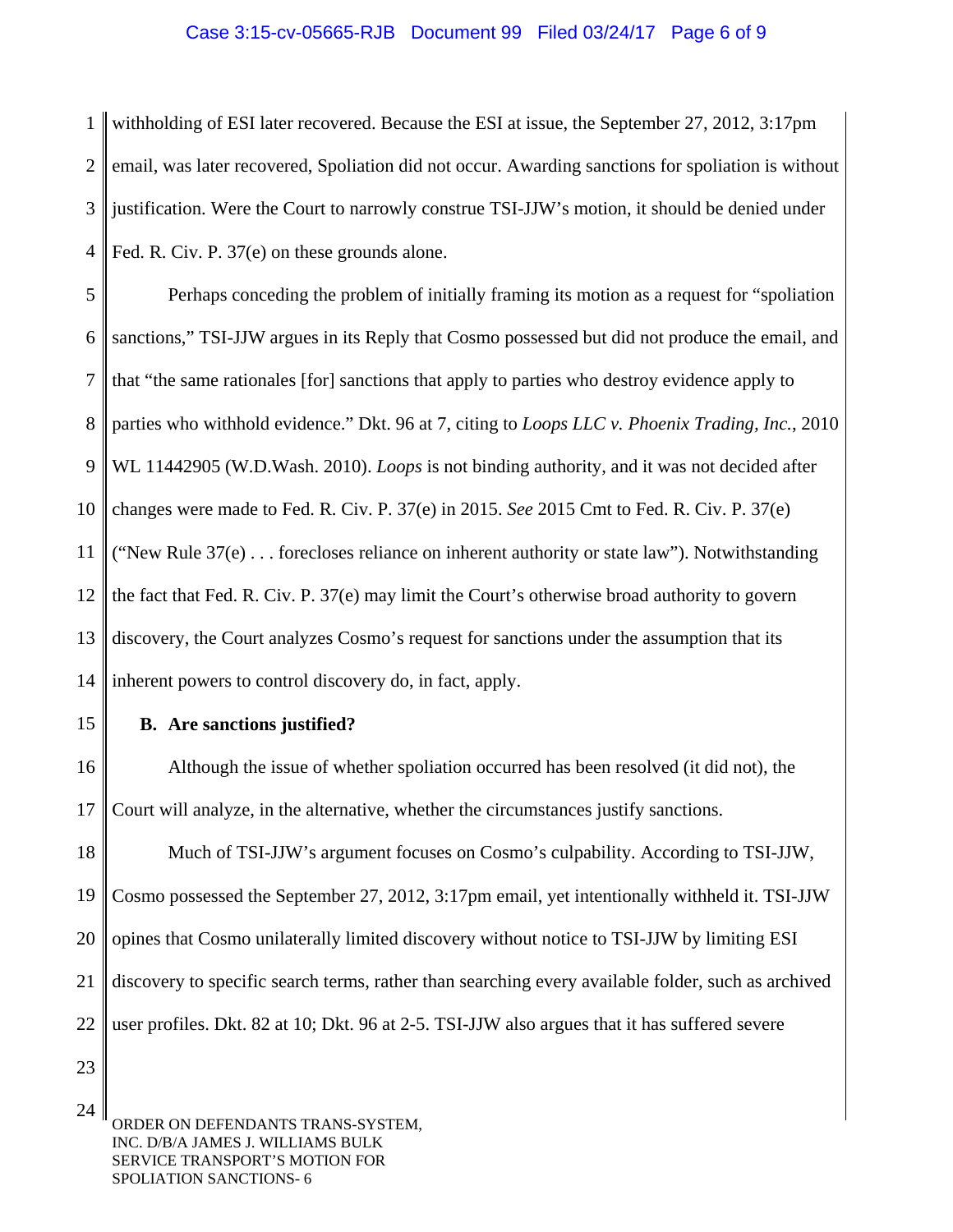#### Case 3:15-cv-05665-RJB Document 99 Filed 03/24/17 Page 7 of 9

1  $\mathcal{D}_{\mathcal{L}}$ prejudice, because of the email's importance—which "cannot be over-emphasized"—to discovery and the outcome of TSI-JJW's motion for summary judgment. Dkt. 82 at 10, 11.

3 4 5 6 7 8 9 10 11 Regarding Cosmo's culpability, Cosmo defends its discovery conduct by arguing that Cosmo's failure to produce the September 27, 2012, 3:17pm email was not intentional and followed good faith, reasonable efforts to produce relevant discovery. Dkt. 87 at 12. Regarding prejudice to TSI-JJW, Cosmo concedes that the email is discoverable but argues that TSI-JJW was not prejudiced, as shown by TSI-JJW's reliance at depositions on other evidence with significant overlap. For example, Cosmo highlights, when deposing Weyerhaeuser employees, Ms. Temen and Ms. Johnson, TSI-JJW relied upon the Weyerhaeuser Investigation Report, which refers to a communication between Ms. Temen and Cosmo at "approximately 3:15." *Id*. at 7-9.

12 13 14 15 16 17 18 19 20 21 22 The circumstances do not warrant sanctions. Considering Cosmo's culpability in withholding the September 27, 2012, 3:17pm email, the weight of the record favors Cosmo, not TSI-JJW. The facts do not show bad faith or an intent to withhold the email. Importantly, Plaintiffs were in possession of other discovery, such as the Weyerhaeuser Investigation Report, that confirmed a 3pm or later timeframe. The evidence shows that, on an ongoing basis, Cosmo produced discoverable emails that referred to correspondence between Cosmo and Weyerhaeuser, including those found in a subsequent search of Ms. Parson's corrupted hard drive. Further, Weyerhaeuser also did not produce the same email when responding to Cosmo's third party subpoena, because if it had done so, Cosmo would have been aware of the email's existence and would been obliged to produce it. This evidence supports the conclusion that Cosmo was not aware of the email in question.

23

24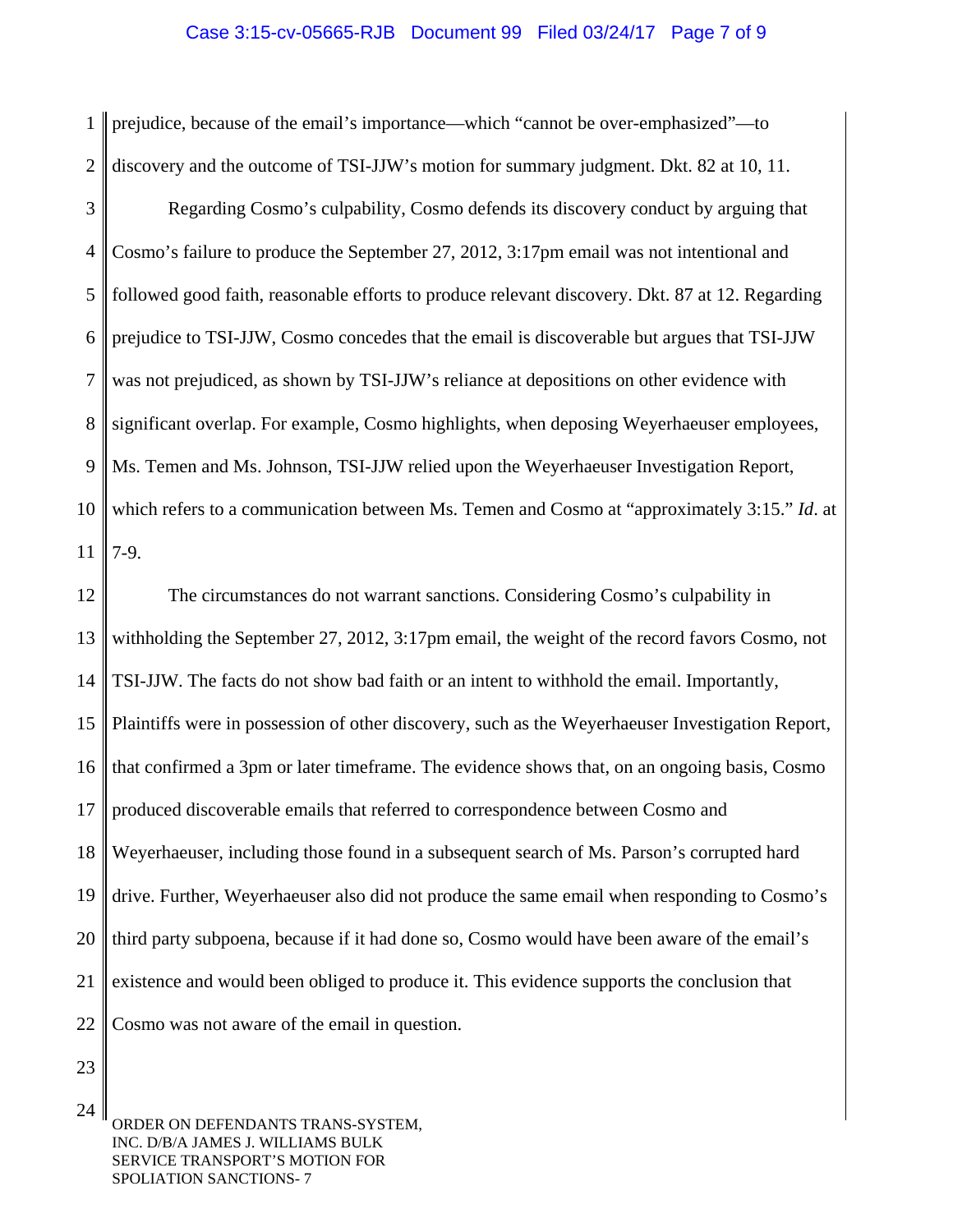#### Case 3:15-cv-05665-RJB Document 99 Filed 03/24/17 Page 8 of 9

1  $\mathcal{D}_{\mathcal{L}}$ 3 4 5 6 7 At worst, Cosmo reneged on its discovery obligations when it limited its discovery search to specific terms without notifying Plaintiffs, but it is not clear that broadening terms would have resulted in a "hit." Plaintiffs have not suggested which terms Cosmo should have used, nor is it apparent which terms would have resulted in a "hit," given the email's general nature. *See* Dkt. 83-1 at 23. Further, if Cosmo had not used search terms, given the difficulty of Cosmo's IT Manager in finding the email, which was found in a non-intuitive, obscure location, it is unclear whether diligent, reasonable discovery efforts would have uncovered its existence.

8 9 10 11 12 13 14 15 16 More fatal to TSI-JJW's motion, however, is TSI-JJW's meager showing of prejudice, both as to TSI-JJW's ability to conduct discovery and to the resolution of its prior motion for summary judgment. TSI-JJW conducted at least two depositions where TSI-JJW directly inquired about communications from Weyerhaeuser to Cosmo "at approximately 3:15," and TSI-JJW has made no showing as to what specific questions would be asked of witnesses that could not, given the delayed receipt of the email. Next, the delayed receipt of the email does not change the outcome of TSI-JJW's prior motion, because other evidence independent of the email, such as the Weyerhaeuser Investigation Report and declaration of Mr. Crow, created an issue of material fact about the timing of the exposure incident.

In sum, sanctions are not justified.

18

17

**C. Which sanction would be appropriate?** 

19 20 21 22 23 TSI-JJW argues that "severe sanctions" are the appropriate remedy. Dkt. 96 at 2. TSI-JJW requests that the Court either (1) grant TSI-JJW's prior motion for summary judgment of dismissal; (2) preclude Cosmo from disputing the timing of Mr. Crow's exposure, e.g., by means of a jury instruction; or (3) allow TSI-JJW to reopen discovery, to wit, depositions of Ms. Parsons, Arne Peterson, and a 30(b)(6) witness, and the search of employee hard drives, followed

<sup>24</sup>